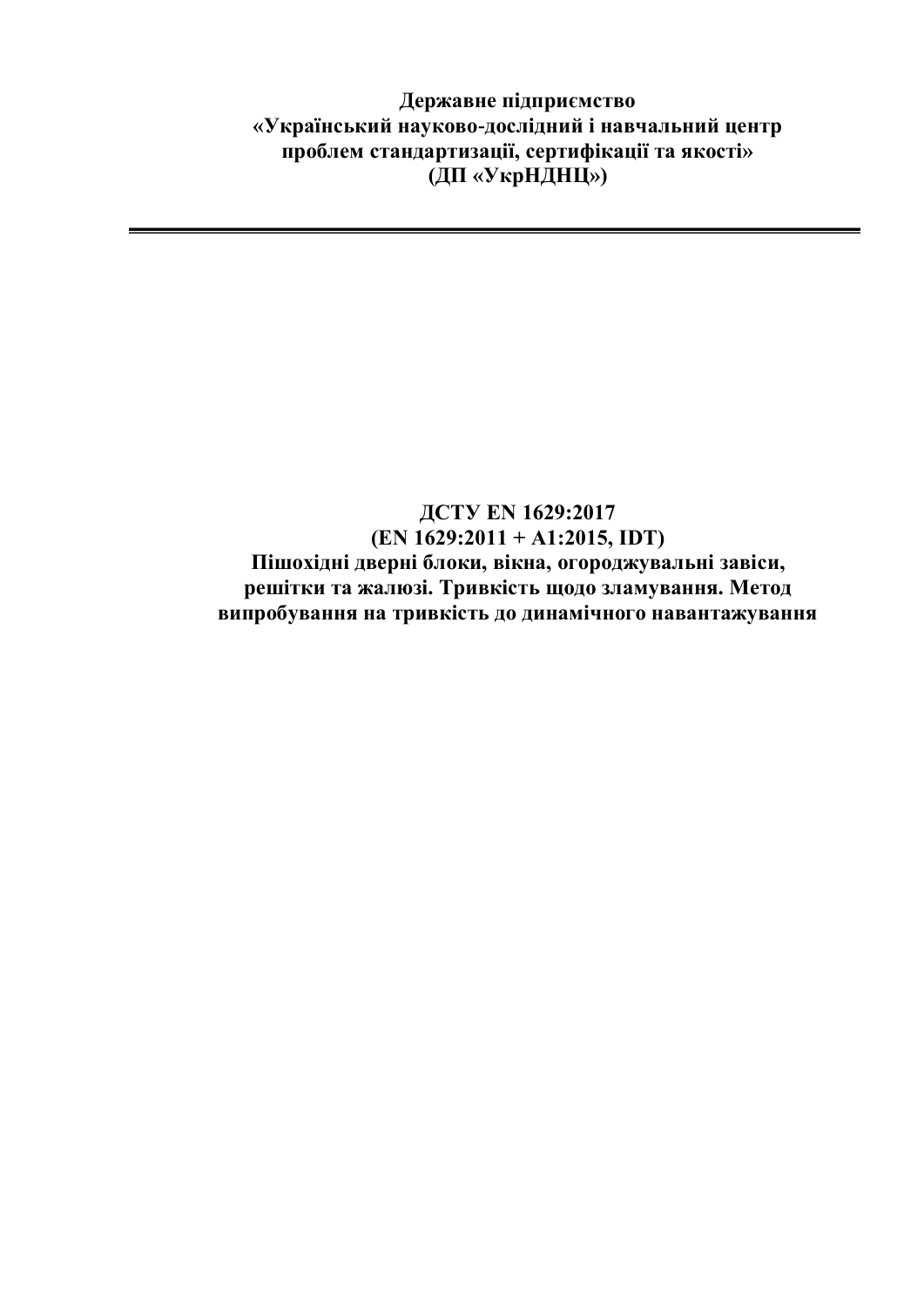EN 1629:2011 +А1:2015 Pedestrian doorsets, windows, curtain walling, grilles and shutters — Burglar resistance — Test method for the determination of resistance under dynamic loading

Прийнято як національний стандарт методом підтвердження за позначенням ДСТУ EN 1629:2017 Пішохідні дверні блоки, вікна, огороджувальні завіси, решітки та жалюзі. Тривкість щодо зламування. Метод випробування на тривкість до динамічного навантажування

Наказ від 31.07.2017 № 201

Чинний від 1 серпня 2017 року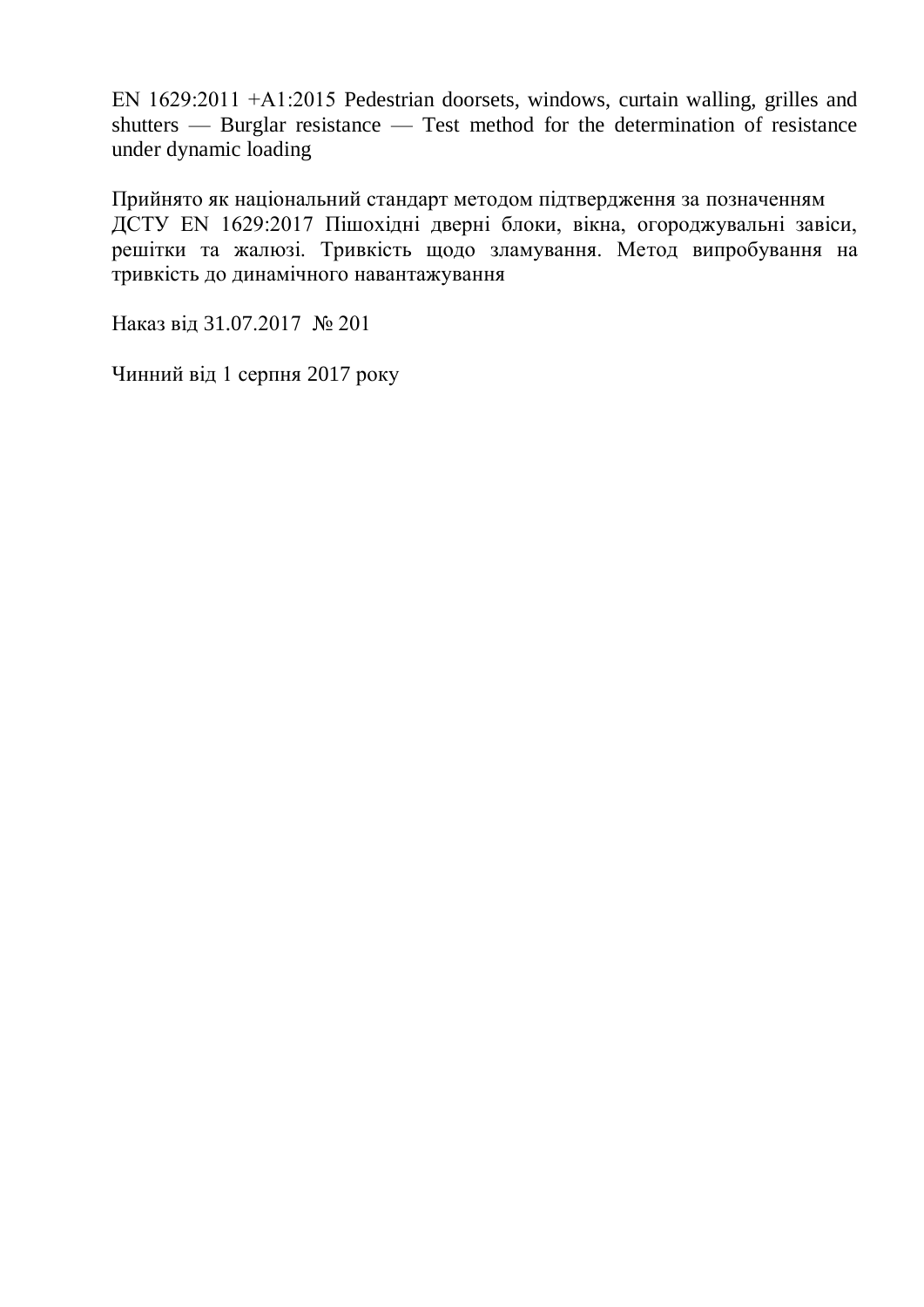## **CONTENTS**

European foreword

- 1 Scope
- 2 Normative references
- 3 Terms and definitions
- 4 Apparatus
- 4.1 Test rig
- 4.2 Pendulum impactor
- 4.3 Suspension system
- 4.4 Sub-frame
- 4.5 Measuring equipment
- 5 Test specimen
- 5.1 General
- 5.2 Preparation and examination of the test specimen
- 6 Procedure
- 6.1 Test room climate
- 6.2 Impact points, directions and test sequence
- 6.2.1 General
- 6.2.2 Group 1, Group 2 and Group 3 products
- 6.2.3 Group 4 products
- 6.3 Impact test procedure
- 7 Expression of results
- 8 Test report
- Annex A (normative) Test equipment and impact points
- A.1 Example of a test rig
- A.2 Load impactor
- A.3 Examples of mounting arrangements for doorsets
- A.4 Examples of mounting arrangements for windows
- A.5 Examples of mounting arrangements for wing and folding shutters

A.6 Examples of mounting arrangements for guide rails and roller shutters into the test rig

- A.7 Examples of mounting arrangements for grilles into the test rig
- A.8 Impact points for doors
- A.9 Impact points for windows
- A.10 Impact points for shutters
- A.11 Impact points for grilles

Annex B (normative) Test sequence for dynamic loading test in resistance classes 1 to 3 Bibliography

## **SCOPE**

This European Standard specifies a test method for the determination of resistance to dynamic loading in order to assess the burglar resistant properties of